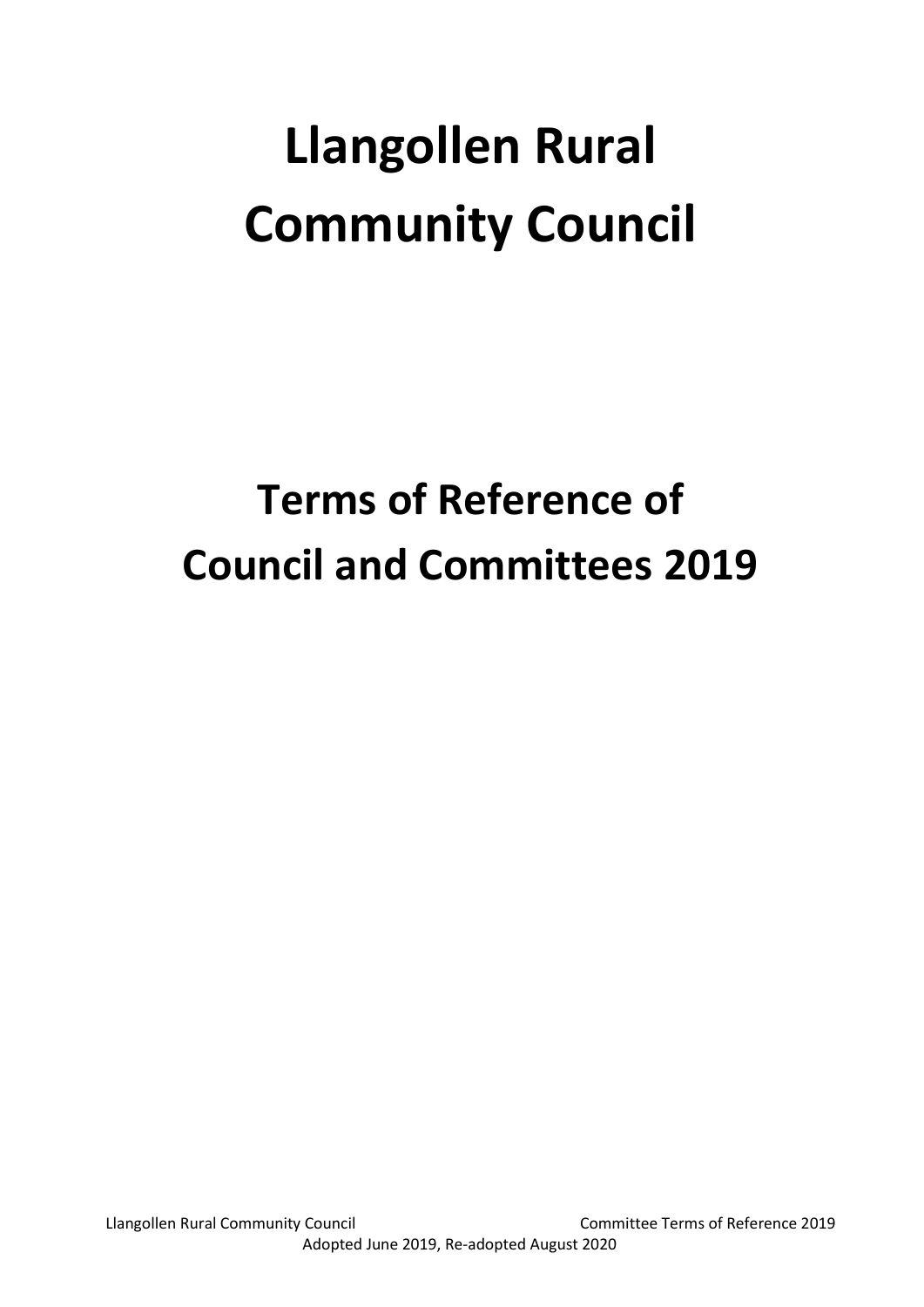# **Index**

| <b>Body</b> | Page |
|-------------|------|
|             |      |
|             |      |
|             |      |
|             |      |
|             |      |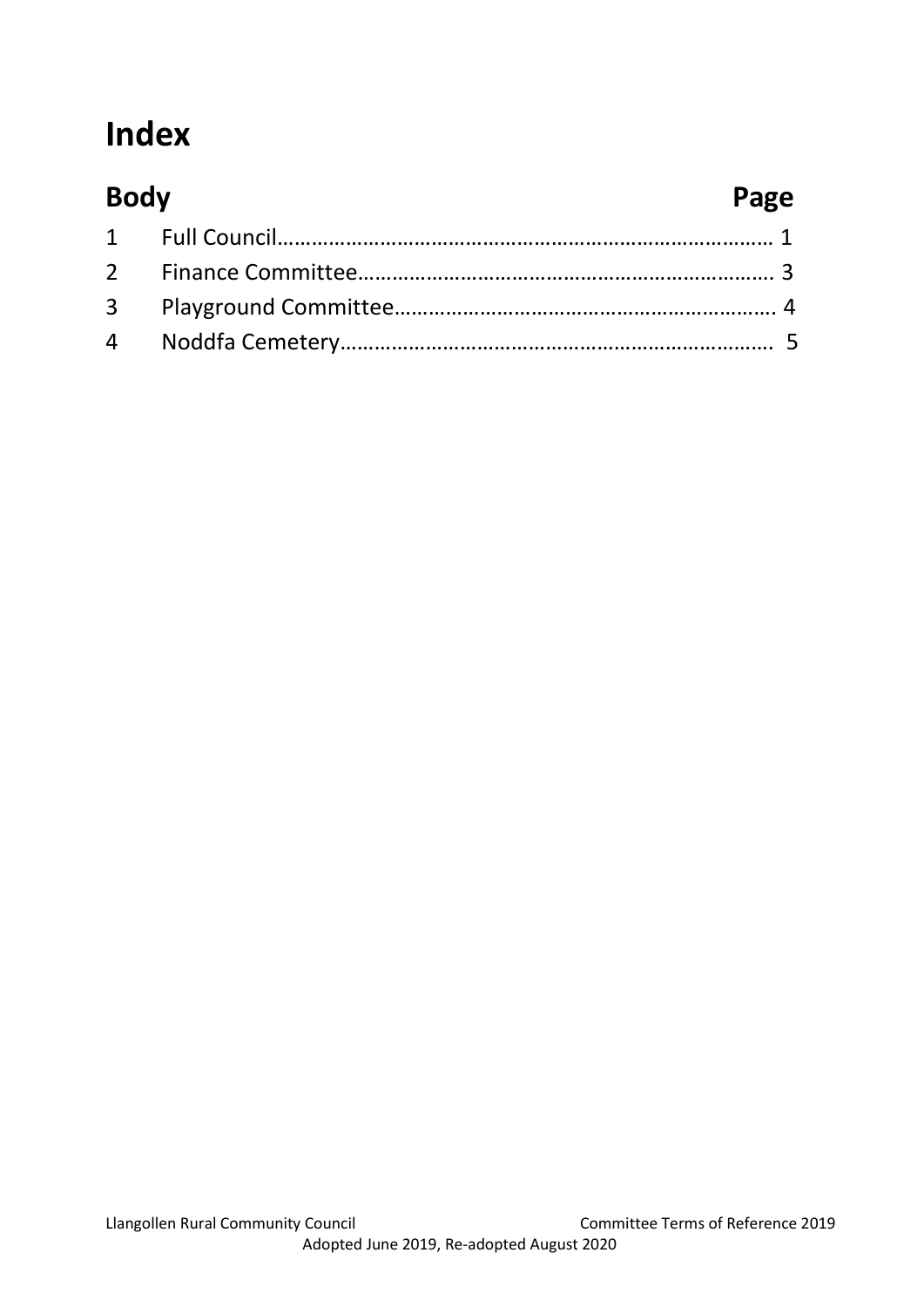# **1. Full Council** Page 1

# **Terms of reference**

[Words appearing in **bold,** below, indicate specific authority.]

# **Quorum**

Four members

# **Specific duties and powers to the Full Council**

**Duty** to sign declaration of acceptance of office (councillors and chair) **Duty** to appoint a Responsible Financial Officer to manage the council's accounts **Power** to arrange for the discharge of functions by another local authority **Duty** to hold annual council meeting **Duty** to abide by Standing Orders and Financial Regulations

# **General powers**

#### **Budget and constitution**

To **approve** an annual budget, reflecting priorities identified through operational review.

To **approve** the annual budget precept.

To **approve** the financial management framework, financial procedures and controls, including audit, across all its services.

To consider recommendations from external reviews of the Council, for example audit, to **approve** the actions needed to address any issues identified through external review and to monitor and evaluate regularly the implementation of any agreed plan.

To **approve** Financial Regulations and ensure their annual review.

To **approve** the level of delegation to the Clerk for the day-to-day financial management of the Council and its services.

To **approve** the staffing structure. To ensure the effective and efficient use of the Community Council's human resources, **approve** policies, guidelines and strategies on human resources and ensure the council properly undertakes its responsibilities for its staff and relating to welfare, health and safety, and pension provision.

To **approve** a pay policy ensuring that it meets nationally agreed terms of pay and conditions.

To **approve** and monitor a health & safety policy, with respect to land and assets that complies with legislation and to ensure that appropriate checks and assessments are carried out and prioritised for necessary action.

To **approve** and monitor the use and development of land.

To **approve** capital expenditure and planned and preventative maintenance expenditure with respect to land and assets.

Llangollen Rural Community Council Committee Terms of Reference 2019 Adopted June 2019, Re-adopted August 2020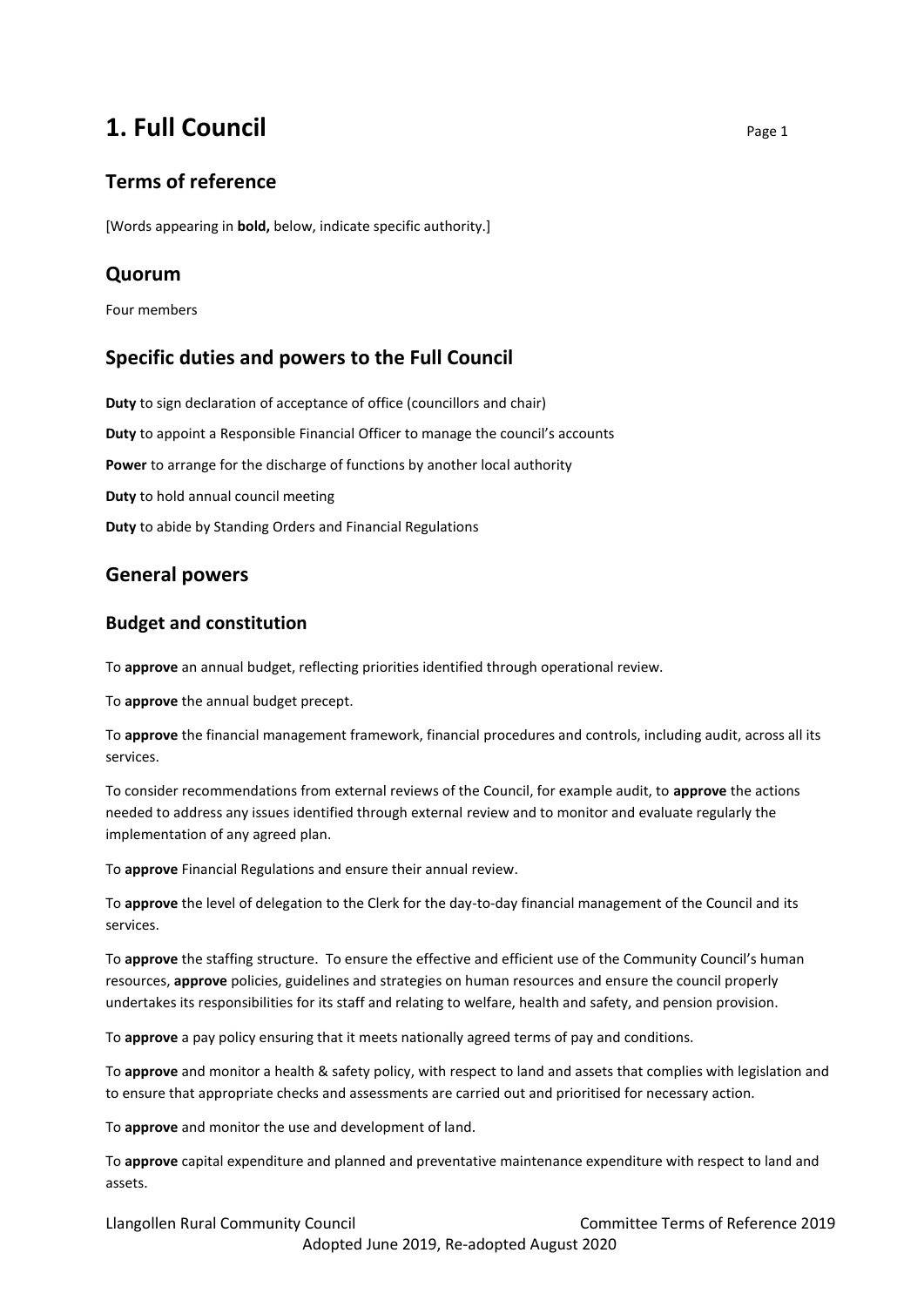To develop and recommend major projects and developments. To **approve** capital projects and developments across services.

To ensure the effective and efficient management of the Community Councils information communication and technology systems and **approve** the development and implementation of any ICT related strategies.

To **approve** the Risk Assessment and Financial Management document (annually).

To **approve** Standing Orders and ensure their annual review.

To consider and ultimately **approve** requests from organisations for financial donations in accordance the Council's policy.

To **approve** the tendering and selection of contracts.

To **approve** any policy affecting the conduct of the Council, its services and its staff.

To **approve** changes to the Council's Constitution, including any recommendation from a committee to establish any sub-committee.

#### **Powers related to services**

To **approve** programmed service expenditure within budgets agreed by full Council.

To **approve** fees and charges relating to Noddfa Cemetery, annually.

To **approve** an annual programme for the operation and maintenance of play areas with the Community Council's control.

To **approve** an annual programme for the operation and maintenance of public seats and street furniture within the Council's control.

To monitor the condition of public seats and street furniture.

To **approve** an annual cost effective Community floral display.

To **approve** an annual programme for the operation and maintenance of public open spaces within the Community.

To **approve** action in response to issues in the wider environment of Llangollen Rural.

To **approve** action in response to issues in relation to planning and highways.

To monitor the performance of contracted services.

To **consider** all planning applications pertaining to Llangollen Rural Community Council and **respond** to Wrexham County Borough Council.

#### **Reserving of Powers**

Full council retains the right to determine (and to reserve to itself) any issue which is within its powers and duties as a community council, including those which are (within these terms of reference and from time to time) delegated to its committees and officers, by simple resolution.

Page 2 and the state of the state of the state of the state of the state of the state of the state of the state of the state of the state of the state of the state of the state of the state of the state of the state of the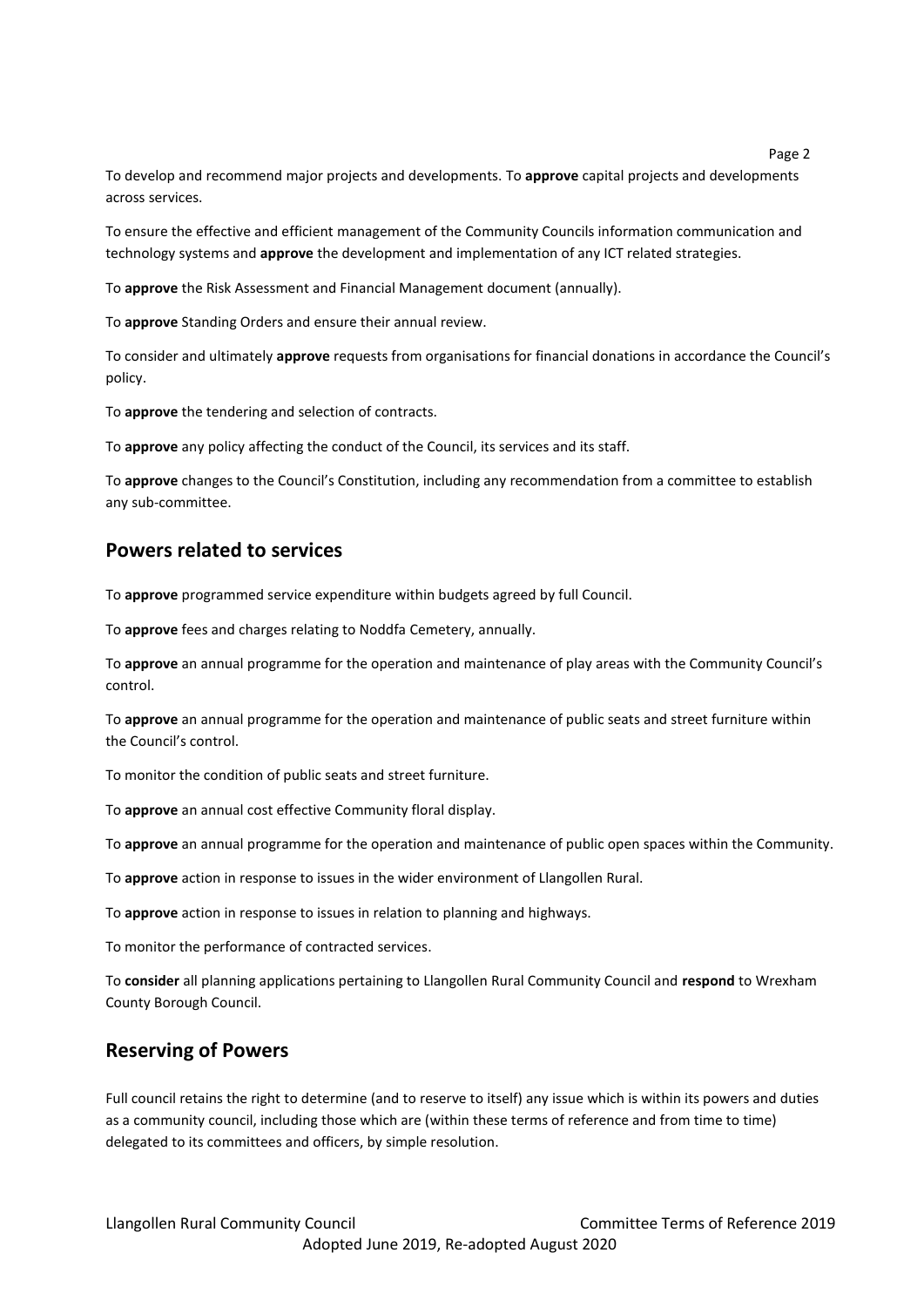# **2. Finance Committee** <br> **2. Finance Committee**

### **Remit**

The Committee's remit shall cover:

- Budgets and finance
- Monitoring and overseeing Corporate Governance arrangements including monitoring complaints
- Supporting the Community Council in fulfilling its statutory duties

The terms of reference will be reviewed each year by the Council, following its Annual Meeting.

# **Membership**

Five community councillors

# **Quorum**

Three members

# **Meetings**

The committee will meet four times in each cycle and otherwise as required.

The committee will receive reports in sufficient detail to undertake planning, monitoring and evaluation and thus enable it to fulfil its role.

# **Terms of reference**

**[**Words appearing in **bold,** below, indicate specific delegated authority]

#### **Budgets and Finance**

To draw up and present to the Community Council, for its approval, an annual budget.

To monitor and evaluate the implementation and impact of the Council's financial management framework.

To ensure that the Council agrees financial procedures and controls, including audit, and to monitor implementation of these across the Council and its services.

To **agree** effective procedures for monitoring the budget, to consider appropriate reports for the purposes of monitoring, to report the outcomes of monitoring to the Council and make any appropriate recommendations.

To monitor procurement procedures.

To monitor the implementation of the Council's Financial Regulations and to make recommendation to full Council on their maintenance.

To monitor compliance with HMRC regulations in relation to payments and the submission of information relating to financial transactions.

To review and the effectiveness on Internal Audit (annually).

To review and recommend to full Council Risk Assessment and Financial Management document (annually).

To receive the External Auditor's annual Audit and Inspection report.

Llangollen Rural Community Council Committee Terms of Reference 2019 Adopted June 2019, Re-adopted August 2020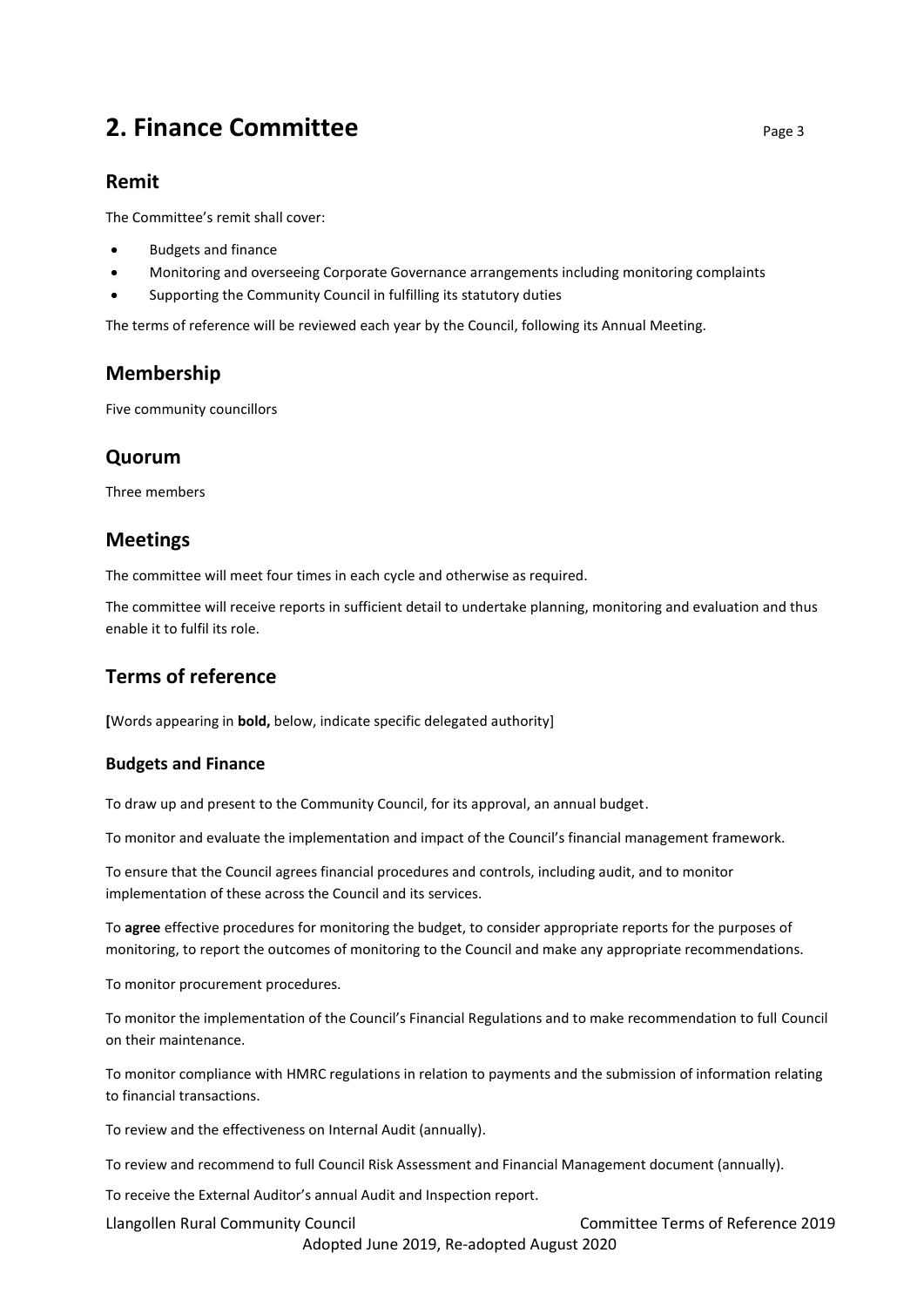# **3. Playground Committee** <br>Page 4

# **Remit**

The Committee's remit shall cover:

- The five playgrounds in the Community
- The play area at the Community Centre
- Supporting the Community Council in fulfilling its statutory duties

The terms of reference will be reviewed each year by the Council, following its Annual Meeting.

# **Membership**

Five community councillors

# **Quorum**

Three members

# **Meetings**

The committee will meet at least twice in each cycle and otherwise as required.

The committee will receive reports in sufficient detail to undertake planning, monitoring and evaluation and thus enable it to fulfil its role.

# **Terms of reference**

**[**Words appearing in **bold,** below, indicate specific delegated authority]

#### **General**

To monitor the general operation and maintenance of existing facilities.

To monitor the performance of contracted services.

To approve an annual programme of maintenance following receipt of the annual inspection reports.